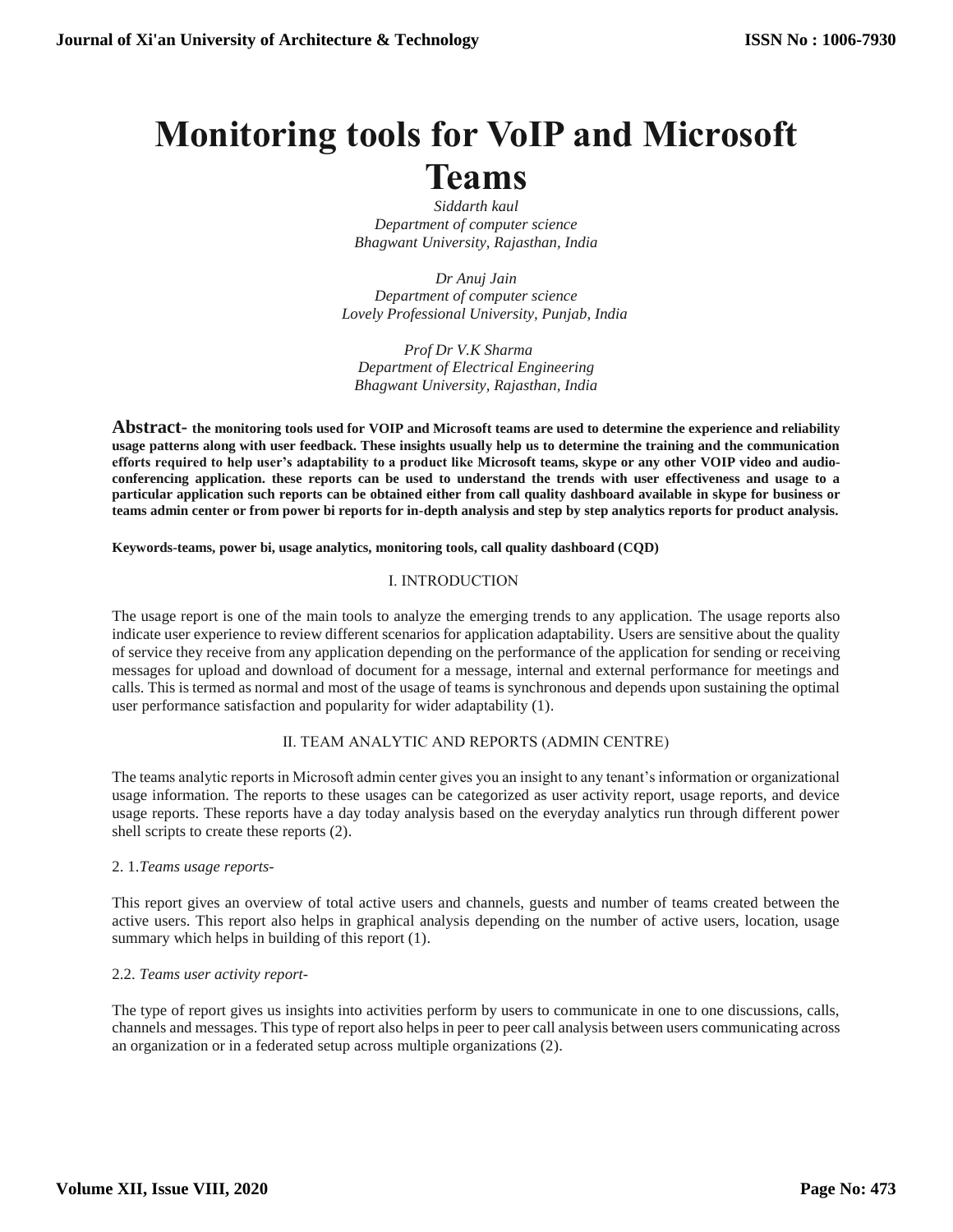#### 2.3. *Teams device usage report-*

Teams device usage report shows how users are connected to teams this includes how the number of mobile devices, iPad, tablets are connected to teams or other applications. The device usage report can also be obtained with the help of power bi analyses. It depends what type of report is required the same can be obtained from the report section of the admin center for teams. These reports can be selected, and a new report can be built with the help of dimension, measurements, and filters from CQD (call quality dashboard) analyses (2).

#### Ⅲ. CALL FLOW IN TEAMS ANALYSIS USING MONITORING TOOLS

The call flow in teams is represented by following flow descriptions

**Flow 1** – represents a flow initiated by a user from client to client internal within organization. (Client to client call flow) this is known as p2p calls which are within one to another user in an organization which includes the call analysis on day to day calls (6).



Figure 1. P2P calls (6)

**Flow 2** – represents a flow initiated by a user from client to server external outside organization. (Client to server call flow) this is known as conference calls which are within one to another user or one to many users outside the organization which includes the call analysis on day to day calls.

 These flow depend on the type of call if the call and also the participants in the call to provide a in depth analysis for the calls to make a result oriented report for analysis in order to identify the factors which cause poor audio experience include packet loss , jitter , latency, round trip delay and concealed round trip ratio(6).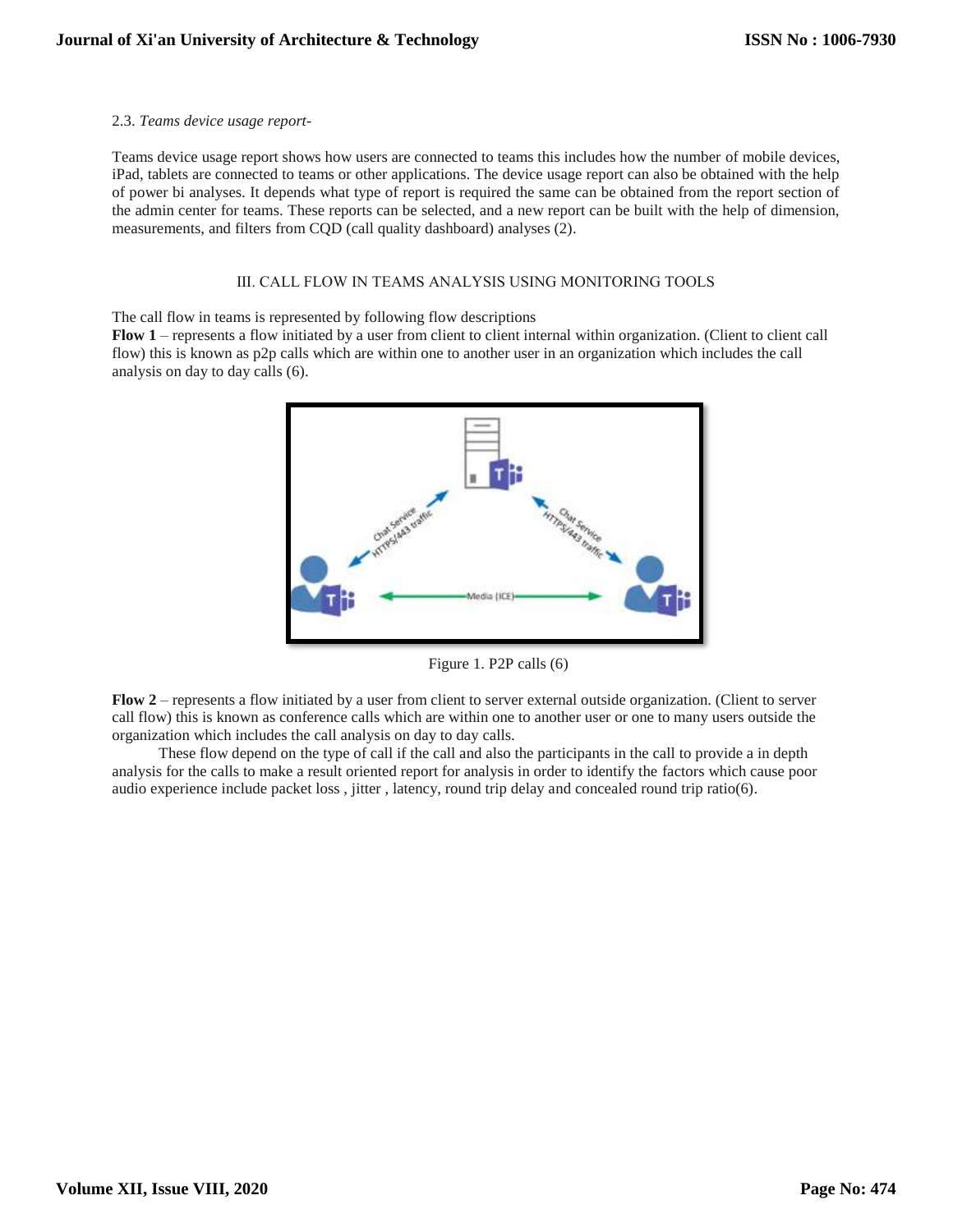

Figure 2. Conference calls (6)

## Ⅳ. MICROSOFT 365 USAGE ANALYTICS

The analytics can be viewed in power bi for teams and another Microsoft 365 applications. The analytics can be the number of prebuild reports, each report gives you the content and the specific data insides based on the various categories which include the dimension, filters and measurements (2). These reports also help together feedback regarding the adoption of new collaboration experience of users enabling different users for training so to transition from old technology to Microsoft teams.ms teams consumes a lot of network band width capability is required to make sure that it can handle the load before and after the adoption phase. The MS teams quality of service is dependent on various distributed factors like location, network, or bandwidth or Wi-Fi security. To help improve the quality of experience from users it is very necessary that different monitoring should always be enabled to help attain proper quality of reports (3).

#### Ⅴ. MEASURING THE NETWORK IMPROVEMENT PLAN FOR MICROSOFT TEAMS

There are a lot of users on which we can decide whether our network is prepared to experience the best of Microsoft teams environment for users with Microsoft teams monitoring tools you can make accurate measurements to provide facts and define different action items. The quality of service (QOS) is also one of the main factors for performance improvement if properly implemented for a tenant. Deploying various technologies for network like SD-wan helps increasing the local band width and QOS upgrade from rest of the services (3).

# Ⅵ. DIFFERENT TOOLS FOR HEALTHY TEAMS ENVIRONMENT

The network assessment tools for teams can be applied depending on what and where a tool is to be in place for quality assessment which involves segmentation for voice and video and screen sharing options (4).

There are various key features which helps in end to end visibility across multi-vendor network echo systems which involve the following:

- Generate synthetic transactions to match expected VoIP traffic parameters
- Identify issues that can affect the overall VoIP quality
- Perform load-based testing on real time traffic
- Monitor QOS enforcement on managed and unmanaged networks using MS teams.

#### *6.1. Generate synthetic transactions to match expected VoIP traffic parameter*

The synthetic transactions involve building scripts or tools that stimulate activity that normally performed for application which involved typical testing for user activities like calls, meetings, and day today chat history. The synthetic traffic represents various communication patterns that facilitate the evolution of experimental results for aspects of bandwidth, traffic and dealing (4).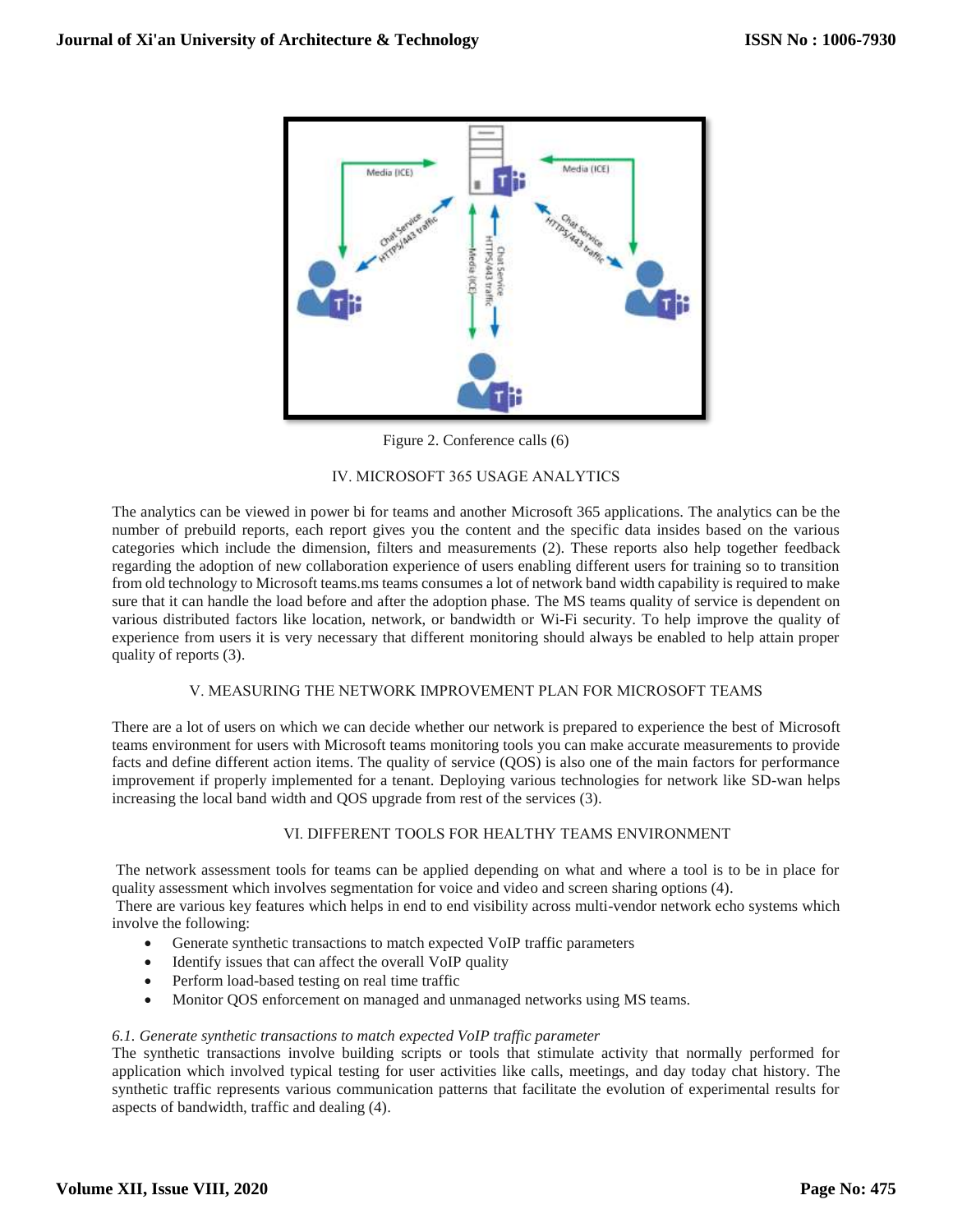## *6.2. Identify issues that can affect the overall VoIP quality-*

The teams admin center is one of the main sections where you can check the audio quality analysis. The meetings and peer to peer calls can be affected due to poor Wi-Fi coverage, incomplete proxy or firewall configuration, insufficient bandwidth (4).

#### *6.3. Perform load-based testing on real time traffic-*

Through proper planning and design for deploying teams or skype for business online the overall testing for real time load helps us to understand whether RA high quality and the amount of effort required to maintain such quality requires any improvement made to improve the audio experience will directly translate to improve network adoption using high deployment for various amount of devices and drivers so that the adoption can be maximized to help improve overall performance (5).

#### *6.4. Monitor QOS enforcement on managed and unmanaged networks using MS teams-*

QOS (quality of service) enforcement is required for all subnets to be reinforced across all the subnets wherein involving a high number of audio and video improvements to accelerate proper classification of packets with the help of implementation of QOS involving audio, video & VBSS.

 To accelerate the assessment for managing all the networks this can be possible with the help of collection of network information that can be used for creation of reports across buildings, location and from internal to outside communication fields. The quality in context to telemetry for a call depends on the CQD parameters used for accessing per user call analytics involving poor stream, setup failure rate, and drop failure rate. (5) *6.4.1. Poor stream rate-*

The poor stream rate (psr) represents the overall percentage of streams that have poor quality. There are certain areas which could have highest impact reducing the value and improving user experience through manage networks. Considering the best practices for external user and call audio poor percentage measurement the network matric averages helps in identification of call quality assessment for a stream.

 Building mapping file is one of the main information holders which helps in collection of information related to internal and external subnets. These internal and external subnets have a combination of information basis on the overall to and fro call details recording information of any building location experiencing network issues (5).

# *6.4.2. Setup failure rate-*

Setup failure rate also known as total call setup failure percentage is a measurement in CQD where the number of streams in a media path couldn't be established between the end points at the start of the call the severity of a problem can only be understood with the help of overall deployments and firewall rules to help us calculate the number of streams which have failed. Setup failure rate is calculated as

Setup failure rate = total call setup failed stream count /total CDR available stream count (4)

# *6.4.3. Drop failure rate-*

The drop failure rate is the total number of quality calls made and out of which the calls in which you get dropped off. Drop failure rate is published under the quality of review reports for providing a comprehensive guide to maintain high quality of experience for end users. Looking at the several customer data from past many months you would get a trend of increase audio drop failure rate for good magnitude and unclassified audio stream counts affecting several end numbers of users (4).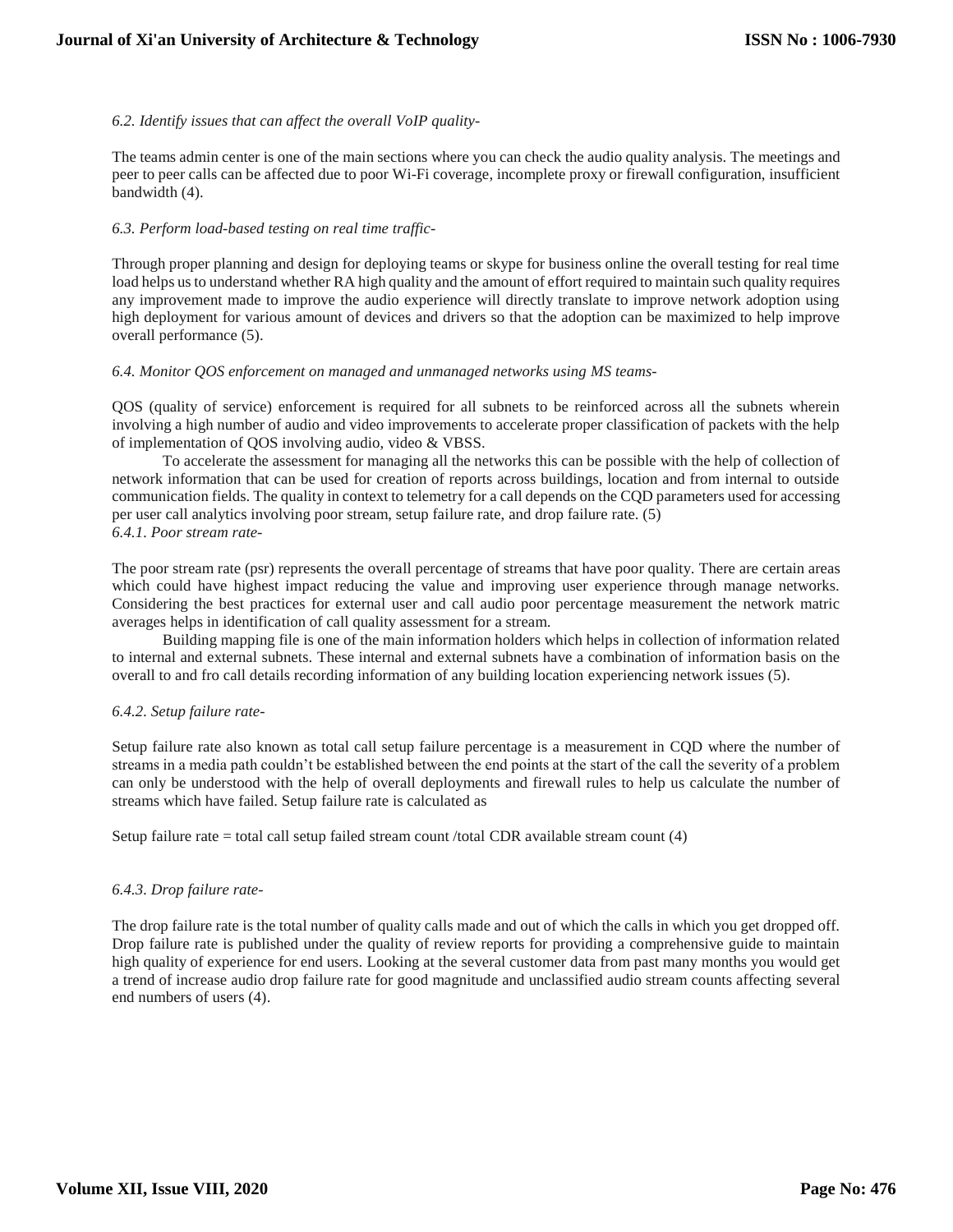

Figure 3. Example of summary reports (3)

The summary graph is a very important parameter for the analysis of call quality dashboard. The various characteristics of summary graph are total streams, audio streams, good, unclassified, poor stream rate, setup failure rate and drop failure rate.

 These all parameters help in setting up of a report for CQD analysis for all calls including audio calls, video calls and screen sharing data analysis. The call quality dashboard also helps in building of power bi analysis for telemetry calls and day to day operations including call analytics, call drop rates and unclassified calls (4). Microsoft teams monitoring tools are designed in such a way that the overall collaborative platform provides all round

availability of monitoring tools like CQD, power bi analysis in a collaborative environment (5).

# *Ⅶ. POWER PI ANALYSIS OF CALL QUALITY DASHBOARD*

Power BI is one of the most important tools for it administrative to enable them to build their quality and reliability reports these quality and reliability reports help in formation of advance call quality dashboard data which actually involves in depth analysis of audio calls, video calls, video based screen sharing (vbss) for day today analysis. The power bi reports also help in underlying the subnets which report poor call quality from different locations irrespective of connection type either Wi-Fi or wired or mobile BB. The following diagram provides a view of power BI CQD report within depth data analysis (6).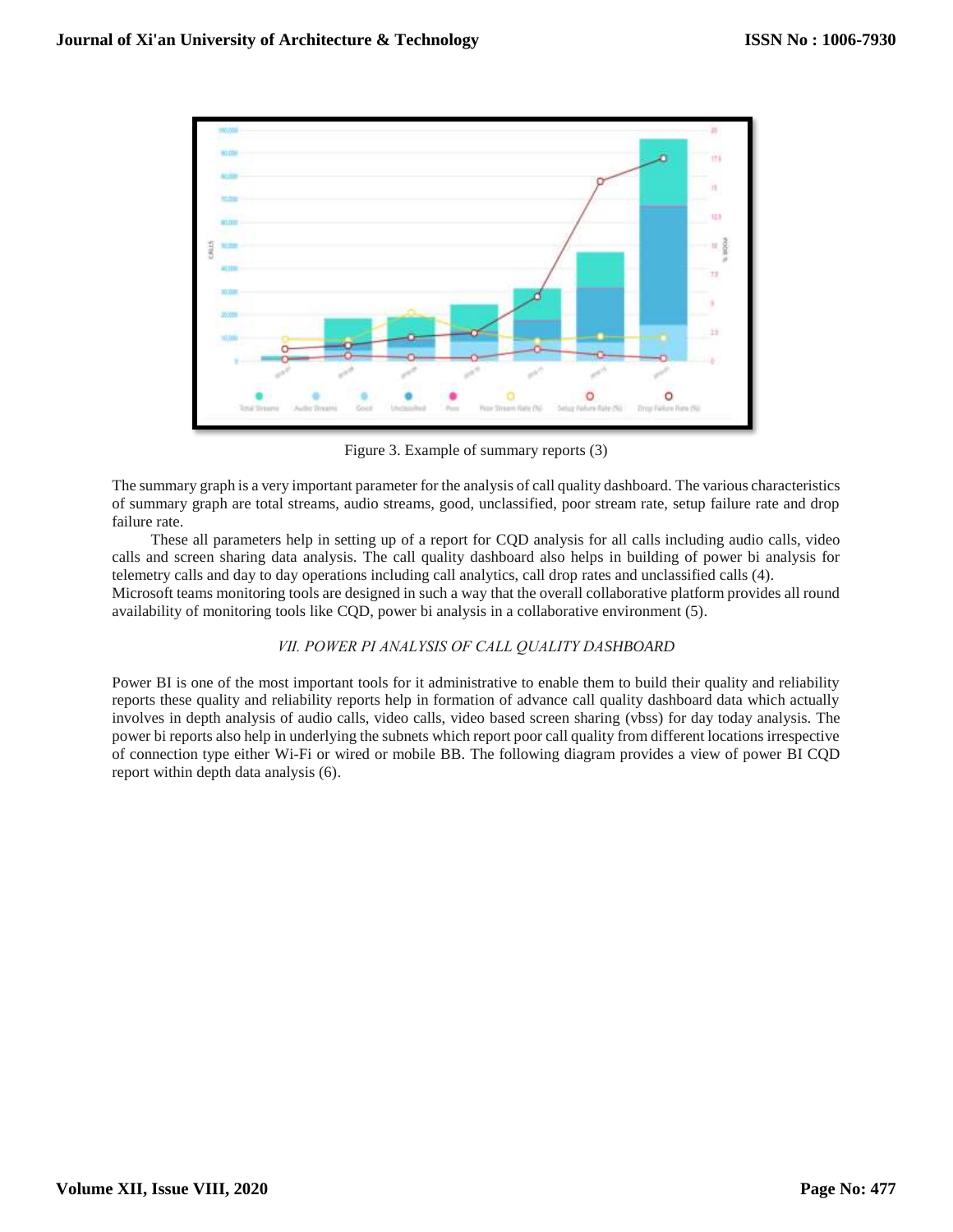

Figure 4. Power BI CQD report overview (4)

| <b><i><u>kate</u></i></b> |                                                                                                                                                                                                         |                                                                                                                    |                                 |                                     |                          |                                                   |                                                  |                                  |                                      |
|---------------------------|---------------------------------------------------------------------------------------------------------------------------------------------------------------------------------------------------------|--------------------------------------------------------------------------------------------------------------------|---------------------------------|-------------------------------------|--------------------------|---------------------------------------------------|--------------------------------------------------|----------------------------------|--------------------------------------|
| Saarm                     | Dearth for a Lisan<br>ling this search late to search for a given cast by entering lines.<br>The Pickipal Harris LOTS: Highlights and user from the LLT.<br>of telulares Lieu antitional health desiri- | State Results 17 Anyal Automobile foreign to live lease displa-<br>on.                                             | <b>Total Earls</b><br>340%<br>m | <b>Financia exe</b><br>Sept 30-     | Audio<br>10<br><b>SE</b> | <b>TRANS</b><br>Guste (6) - Guster No<br>œ<br>330 | <b>Jingma</b><br>Quality Rd<br>æ                 | <b>Zista Relink</b><br>Time (Rd) | <b>Salis A Pallicies</b><br>Turn (%) |
|                           | Search for a Subreal<br>$\sim$                                                                                                                                                                          | Subinet Pleasafer IT stays in your and to that Though to Audio. Vetras, at Sharing Hualth Desirts<br><b>Turnie</b> | Trial Hearts                    | Flashbach                           | - Audio                  |                                                   | <b>Property</b>                                  | <b>Snap Fartune</b>              | <b><i><u>Salus Falure</u></i></b>    |
| <b>Search</b>             | ÷                                                                                                                                                                                                       |                                                                                                                    |                                 | <b>Dept No.</b>                     | there its charging       |                                                   | Guide, No.                                       | Farm / N.J.                      | Tues 7G                              |
|                           | like the pasch don't make the a given scious. Page of our<br>a tubinet from the bit of results as they applicant beatty.                                                                                | 192, 163, 1.0<br>192,148,837                                                                                       | 31407<br><b>Mild</b>            | ٠                                   | $-111$                   | <b>The</b>                                        |                                                  |                                  |                                      |
|                           | Mail 11 - Village and March 11 - Wallett and                                                                                                                                                            | 10/03/40 8<br><b>INCORPORATION</b>                                                                                 | 1,005<br>3308                   |                                     |                          |                                                   |                                                  |                                  |                                      |
|                           |                                                                                                                                                                                                         | $-0.114$                                                                                                           | 3317                            | 11.11                               |                          |                                                   |                                                  |                                  |                                      |
|                           |                                                                                                                                                                                                         | 1003334832                                                                                                         | <b>TXLE</b>                     |                                     |                          |                                                   |                                                  |                                  |                                      |
|                           |                                                                                                                                                                                                         | 192, 145, 410<br><b>ISSENSE</b>                                                                                    | 132<br>1 Year                   |                                     |                          | жm                                                | œ                                                |                                  |                                      |
|                           | Dearch/for a Contenence (D)                                                                                                                                                                             | Conference ID Resolts IT does! Ramicas + DIT Throughts Meeting Paulty Details                                      |                                 |                                     |                          |                                                   |                                                  |                                  |                                      |
| Search                    | $\overline{a}$                                                                                                                                                                                          | <b>Zerikmos</b> id<br><b>Day</b>                                                                                   | <b>Rentiscipation</b>           | <b>Paulines</b><br><b>Sent (Sc)</b> | Audio                    | Index                                             | Electric<br>Sales N. Gallerie Challerie - Res No | <b>Died Nation</b>               | <b>Telup Fature</b><br>Turn (%)      |
|                           | instruousti ber trouwd for a plan comestee to Yoger                                                                                                                                                     | T47:028.013-4dic-t-1-37340208dW<br>2023-07-38                                                                      | a                               | ford                                |                          |                                                   |                                                  |                                  |                                      |
|                           | your car a commencial Children that side of require by ideas                                                                                                                                            | INTERFACISTICATION DRIVING<br>1015-05-16<br>2013-37-18<br>ARCOR (ITS 494 also additional)                          | $_{35}$                         | <b>Nati</b><br>mer                  |                          | 1.00                                              |                                                  |                                  |                                      |
|                           | additional liasics-case/a                                                                                                                                                                               | 100507-07<br>(CHRS)-RAI-days cost (Carolline))                                                                     | 35                              | <b>Sale</b>                         |                          | . has                                             |                                                  |                                  |                                      |
|                           |                                                                                                                                                                                                         | 0000-07/16<br>4279100-cr9443x6-blds-gff1125c1898                                                                   | 34                              | <b>Tupi</b>                         |                          |                                                   |                                                  |                                  |                                      |
|                           |                                                                                                                                                                                                         | 0000-05-07<br>INSIDE HYDROGEN AND CONTROL<br>all (219) - lail Libbs-2623-bold2009310/<br>2020-07-08                | x<br>$\mathbb{I}$               | <b>Yali</b>                         | ш                        |                                                   |                                                  | $-434$                           |                                      |
|                           |                                                                                                                                                                                                         | 100505-07<br>27500 as-sidd-side-size-120 plate-to-                                                                 | ×                               | TOP                                 |                          |                                                   |                                                  |                                  |                                      |
|                           |                                                                                                                                                                                                         | 2025-27-27<br>:5794716-dulti-webb-a128-ddy7twbeeplil                                                               | TI.                             | Fakit                               |                          |                                                   |                                                  |                                  |                                      |

Figure 5. Subnet report (4)

The power BI CQD data has a power bi connector which fetches CQD data either from a direct query or from an indirect query. The command get- data provides an interlinking connection to the direct query to help us fetch call quality analysis data with various remediation models involving the steps to help us build a report which include visualizations involving measurements, dimensions, filters. These three parameters setup a building block for power bi report analysis. There are also various filtering types available in power bi analysis which involve basic filtering, relative filtering, and advanced filtering. These all help us drill down to create a report in context of focused analysis selecting the appropriate dimension, measurement, filtering. There are certain limitations to power bi functionality for call quality analysis with the help of calculated columns, aggregations, custom visuals, cashed data and relative data filtering  $(7)(5)$ .

# Ⅷ. RESULT

The monitoring tools of power bi provide a powerful analysis of various data analytics the below diagram provides a complete set of analysis of an organization where by the report has been prepared to give the complete audio analysis with the help of the three measurements which include dimensions, measurements, filters. In the diagram below we have prepared report with the following parameters (9).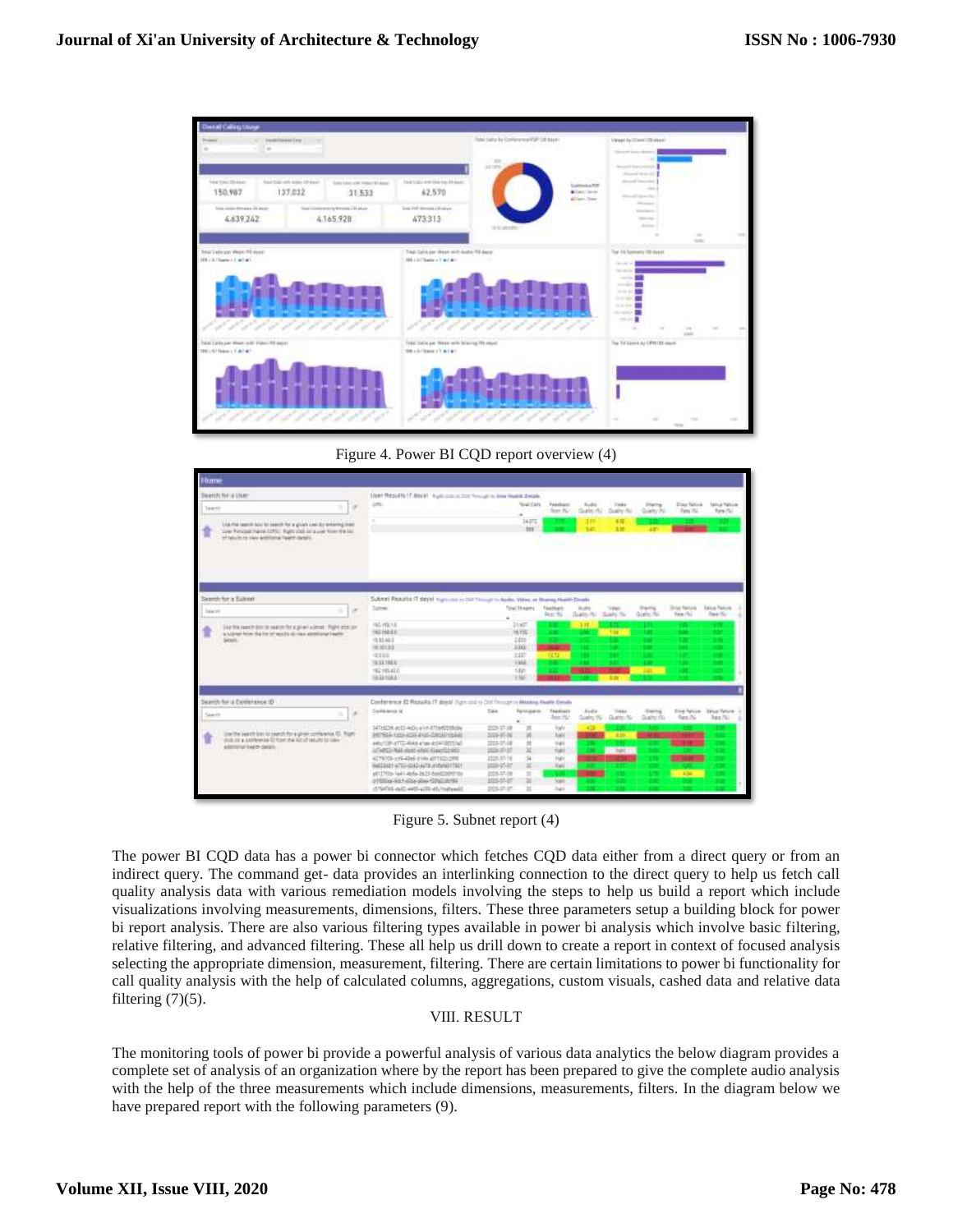



Figure 5. Call quality analysis of audio poor stream calls (4)

|                                           | Quality - Poor Stream Rate (Copy) (Copy)                                                                                      |               |                  |                   |                                |  |
|-------------------------------------------|-------------------------------------------------------------------------------------------------------------------------------|---------------|------------------|-------------------|--------------------------------|--|
|                                           | This reports displays the overall stream count along with Poor Stream Rates for Audio, Video, and VBSS for the last 180 days. |               |                  |                   |                                |  |
| Edit<br>Clone<br>Show $10 - 1$<br>entries | Add Sub-Report ***                                                                                                            |               |                  |                   |                                |  |
| Is Teams                                  | Is Server Pair                                                                                                                | Month.        | Total<br>Streams | Audio PSR<br>(56) | Audio Poor<br>Stream<br>Count. |  |
| Filter: Is Teams                          | Filter: Is Server Pair                                                                                                        | Filter: Month | Filter, To       | Filter: A         | Filter: AL                     |  |
| $0 \\$                                    | Client : Client                                                                                                               | 2020-01       | 22854            | 4.71              | 647                            |  |
| 0                                         | Client : Client                                                                                                               | 2020-02       | 40004            | 3.27              | 769                            |  |
| O.                                        | Client : Client                                                                                                               | 2020-03       | 105578           | $\gamma_{A}$      | 4953                           |  |
| $\ddot{\text{o}}$                         | Client : Client                                                                                                               | 2020-04       | 111066           | 5:51              | 4075                           |  |
|                                           |                                                                                                                               |               |                  |                   |                                |  |

Figure 6. Call quality analysis client to client & client to server (6)